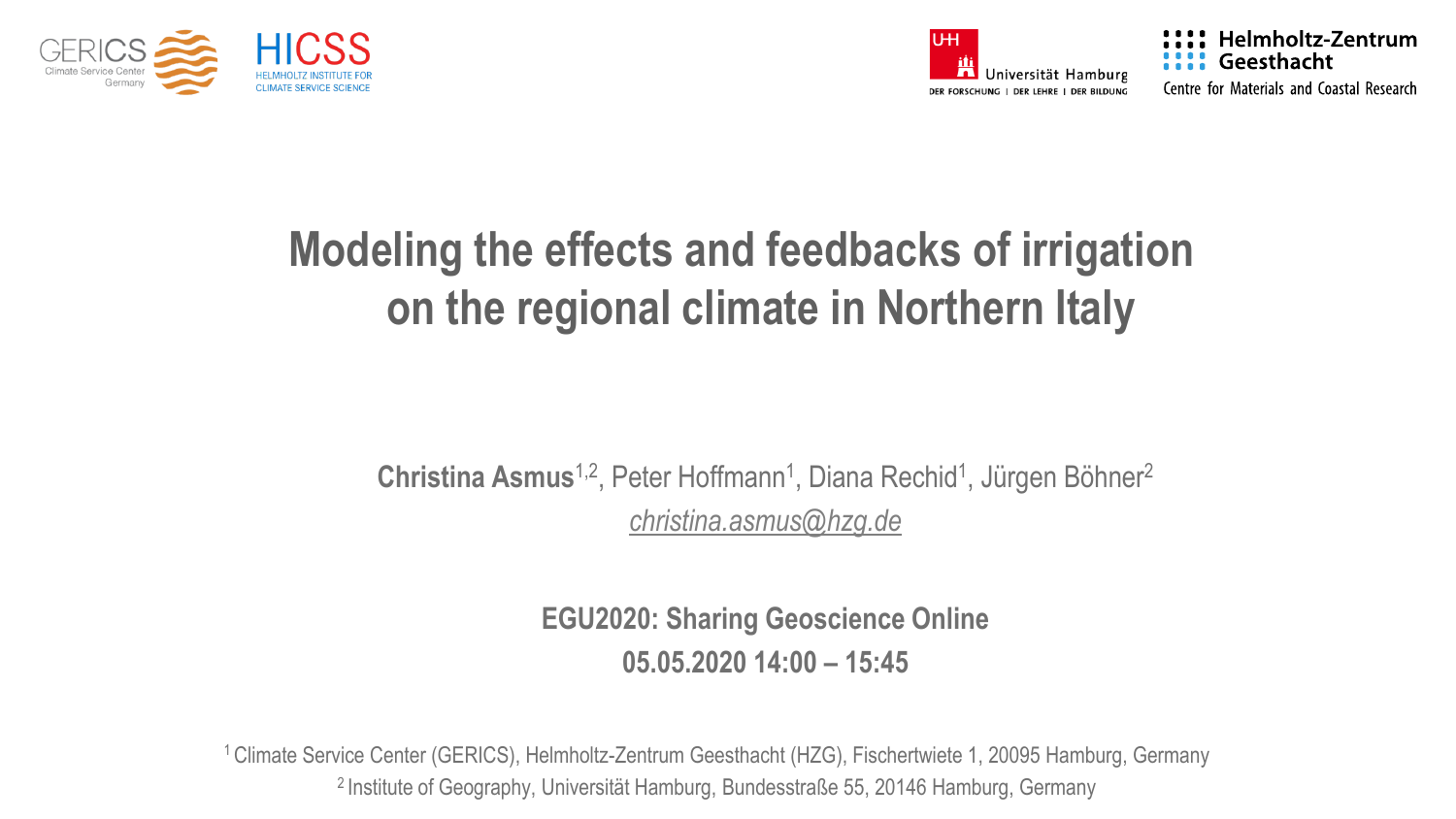

#### **HICSS LANDMATE project**

- Modelling human **LAND** surface modifications and its feedbacks on local and regional cli**MATE**
- Interaction of land surface and atmosphere (moisture, heat, momentum and mass exchanges)
- Research on direct biophysical effects of **human land surface modifications** on atmospheric processes
- Land management is of major importance for the agriculture in Europe e.g. irrigation
- Part of WCRP CORDEX Flagship Pilot Study **LUCAS** (**L**and **U**se **A**cross **S**cales)
	- **RCM ensemble** experiments including land use change
	- **Quantifying biophysical effects** of land use changes on the regional climate in Europe







**Helmholtz-Zentrum** Geesthacht Centre for Materials and Coastal Research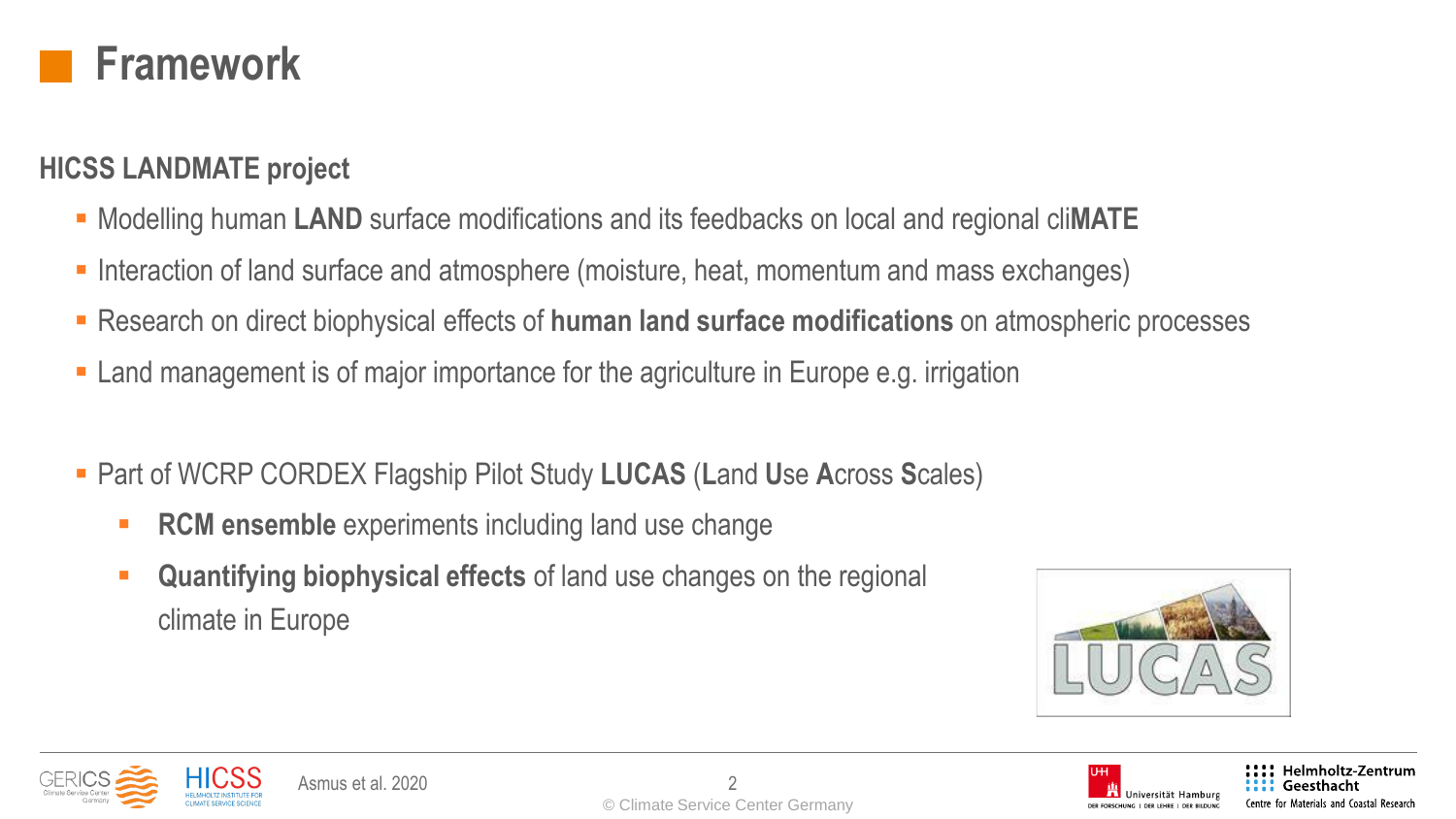## **Motivation**

**Irrigation** as human land surface modification

- Example for land management
- **■** Widely used
- Needs to be **parameterized** in climate models
- **Effects not studied sufficiently on high resolution**
- **EXECOMPLEX interactions** with regional climate can be expected on different time and spatial scales





Source: top: pixabax.com/Anrita1705; bottom: pixabax.com/feraugustodesign







:::: Helmholtz-Zentrum Geesthacht Centre for Materials and Coastal Research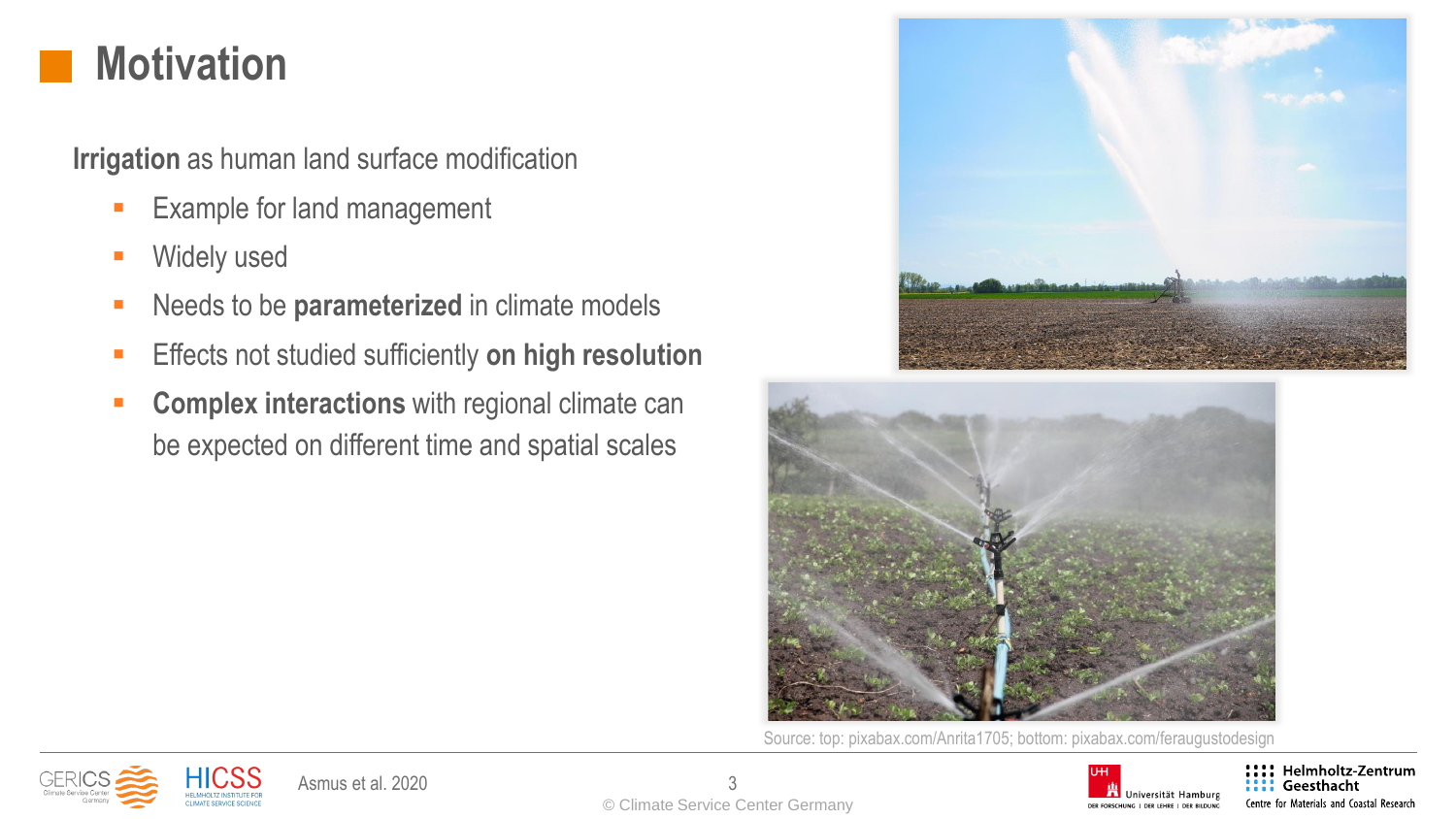### **Objectives**

- Development of **new irrigation parameterizations**
- **EXECTE:** Quantifying effects of irrigation on the local to regional climate
- **EXADED Analysis of moist convection** triggered or suppressed by irrigation

### **Reach them by…**

**Parameterization** development for RCM Model validation with observation data Study of irrigation as convection trigger



Asmus et al. 2020



!!!! Helmholtz-Zentrum Geesthacht Centre for Materials and Coastal Research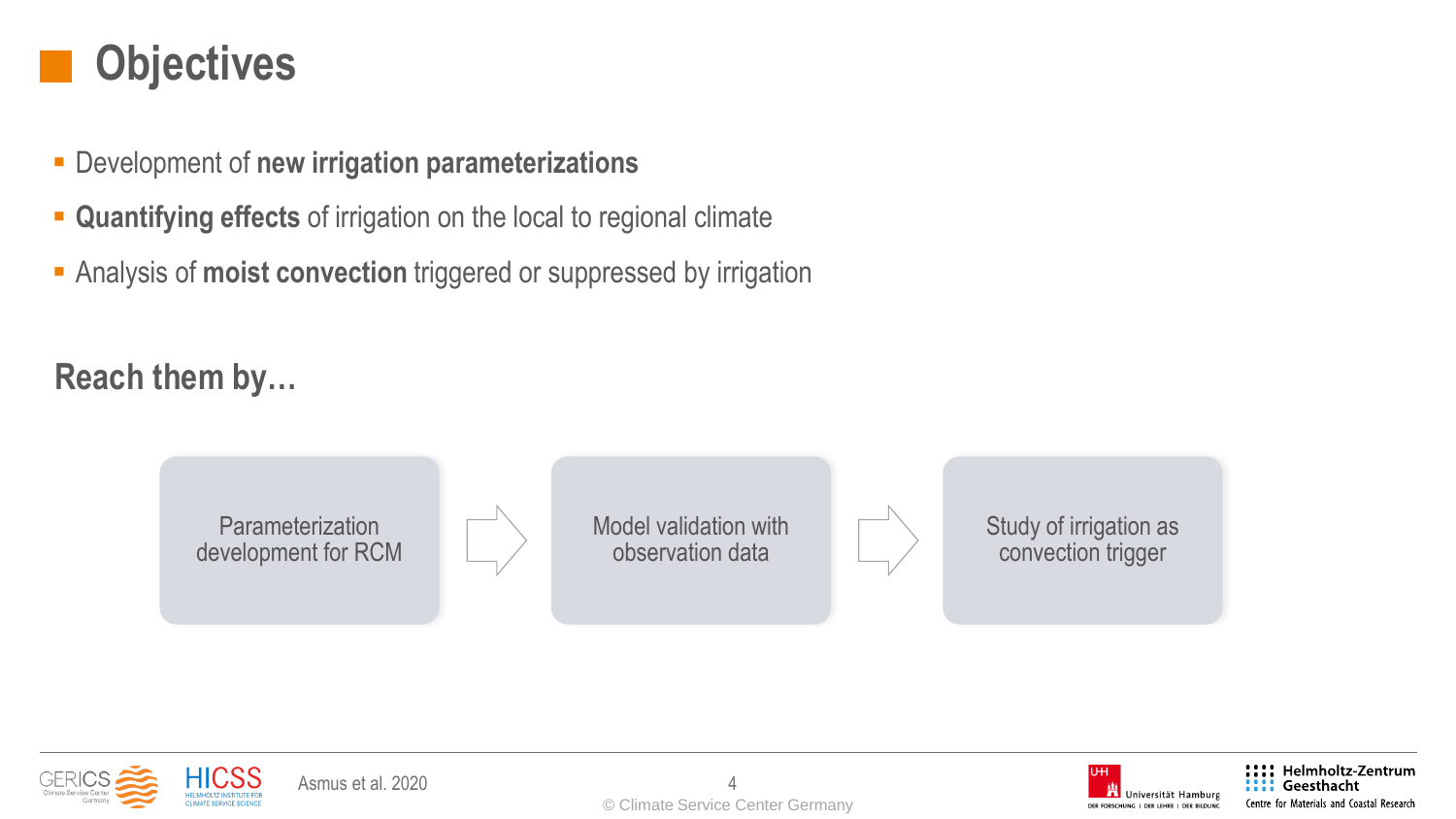## **Selected relevant parameters to be investigated**

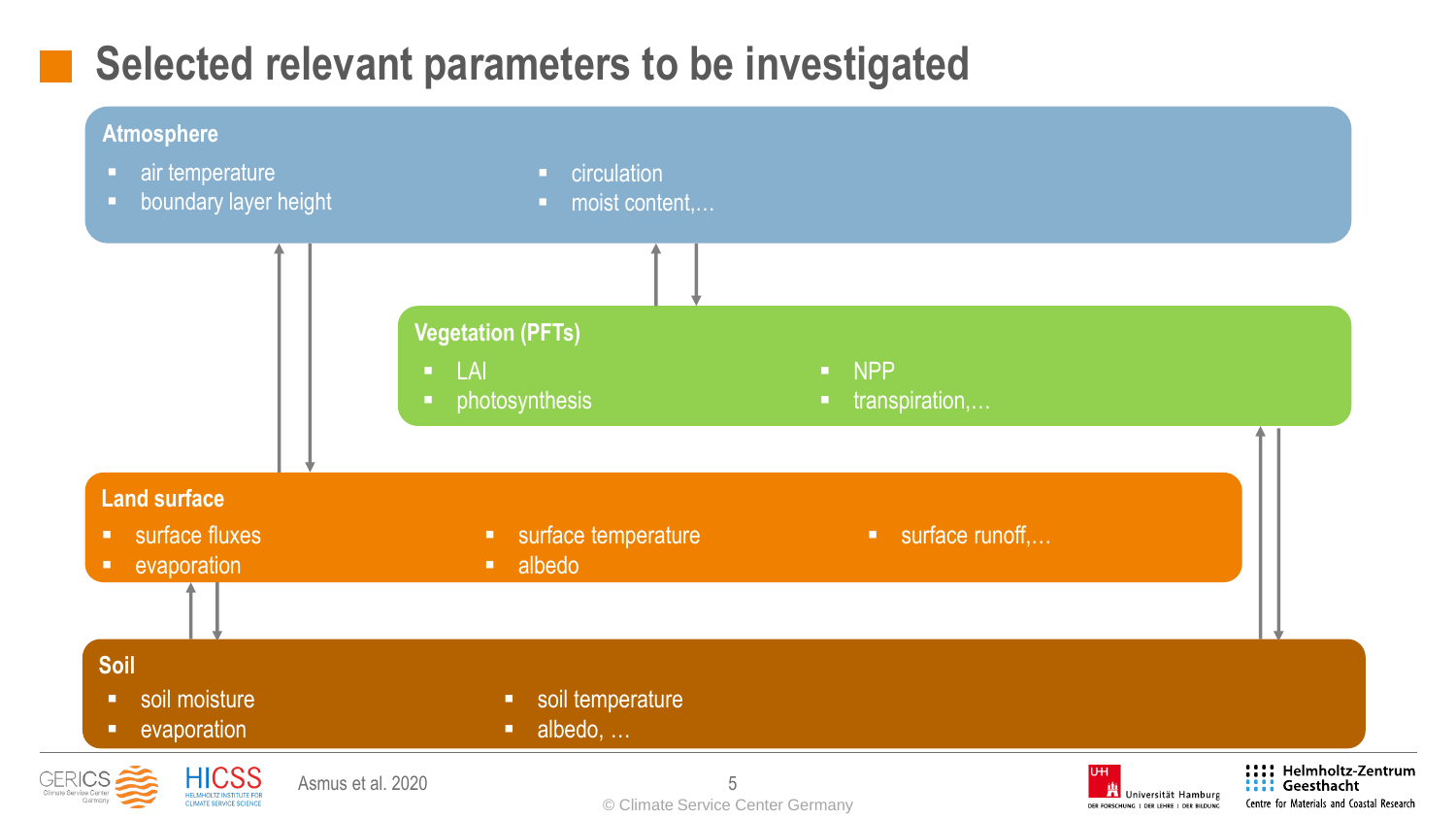# **Regional climate model simulations**

### **REMO-iMOVE**

- RCM with interactive **MO**saic VEgetation, including some routines from JSBACH<sup>1</sup>
- Vegetation represented as **plant functional types** (PFTs)
- **Dynamic representation of vegetational processes**
- Representation of land surface heterogeneity using fractional PFTs per grid cell

#### **Experimental setup**

- **EXA)** High-resolution simulations on **convection-permitting** scale (3 km)
- Non-hydrostatic version of REMO
- **E** Using implemented parameterizations
- Summer season
- Pilot region: **Northern Italy**

<sup>1</sup> Wilhelm, C. et al., 2014. Interactive coupling of regional atmosphere with biosphere in the new generation regional climate system model REMO-iMOVE. Geoscientific Model Development, 7, 1093- 1114. doi:10.5194/gmd-7-1093-2014.



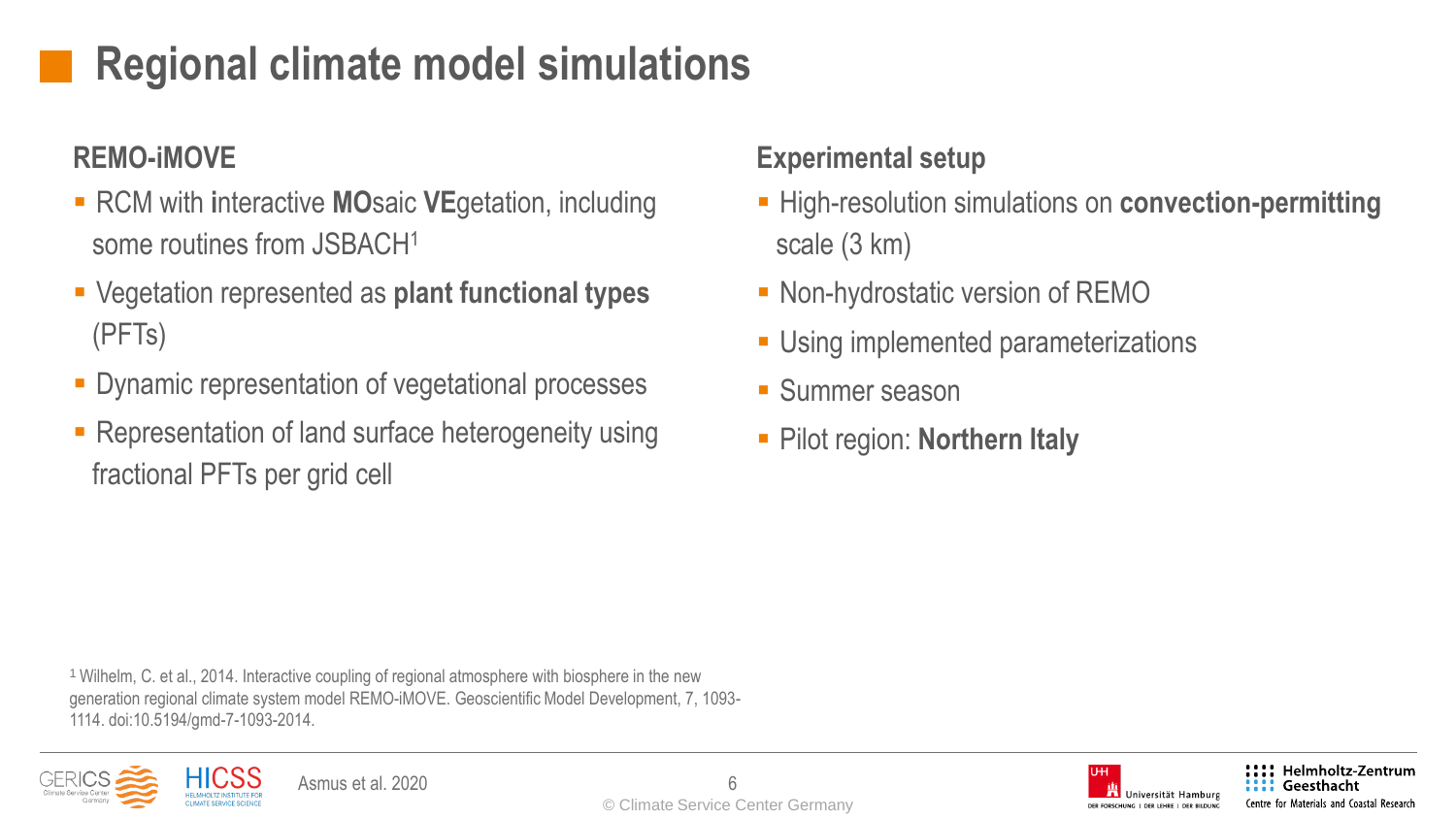### **Pilot region: Northern Italy**





**The Universität Hamburg** DER FORSCHUNG | DER LEHRE | DER BILDUNG

Centre for Materials and Coastal Research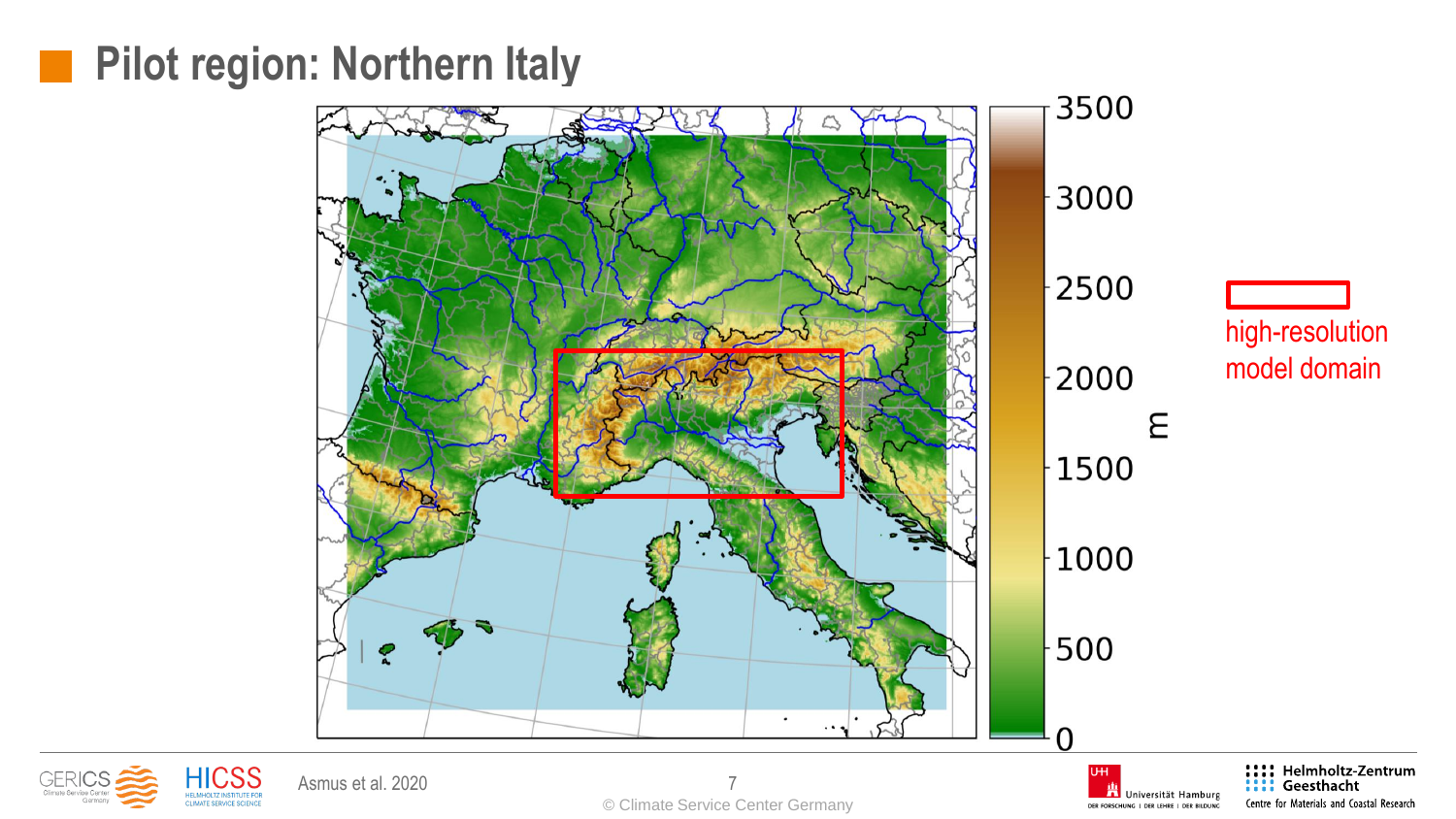# **Planned parameterizations I**

### **Requirements**

- Irrigation during growing season
- **EXECUTE:** Different irrigation methods require different parameterizations
- Most used irrigation methods in northern Italy<sup>2</sup>:

#### **Implementation**

- Split PFTs in irrigated and rainfed PFTs
- Amount of irrigation water needs to be subtracted from available water reservoirs





Geesthacht

Centre for Materials and Coastal Research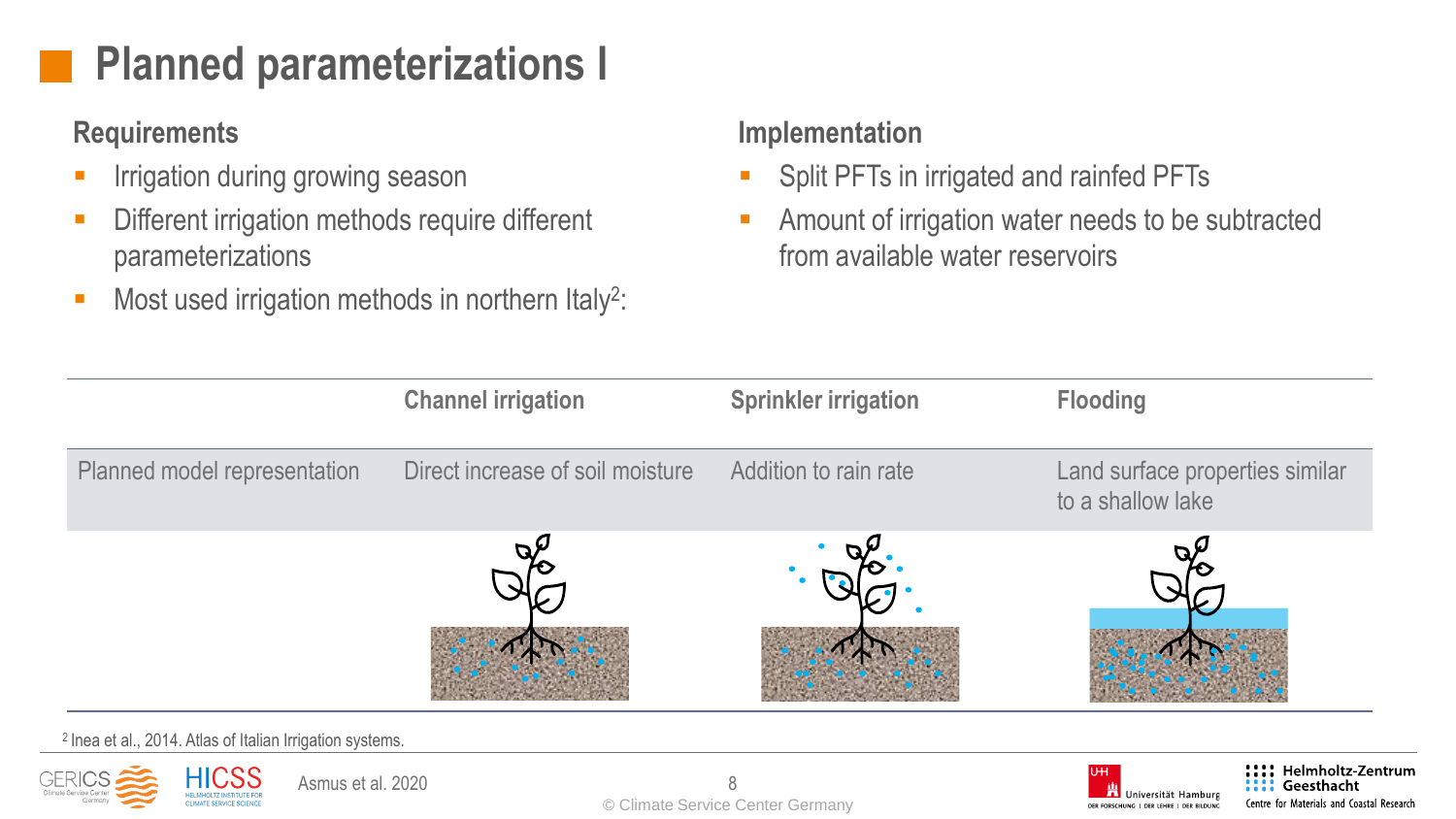# **Planned parameterizations II**

#### **Activation of irrigation**

■ Soil moisture limitation

### **Amount**

 $wirr = ws_{target} - ws_{actual}$  $wirr$ : irrigation water ws: soil water content

### **Application**

- Check for irrigation requirement in the morning each day
	- **Growing season**
	- **E** Activation trigger
- **Exenly applied irrigation water for a specific time** period (hours)